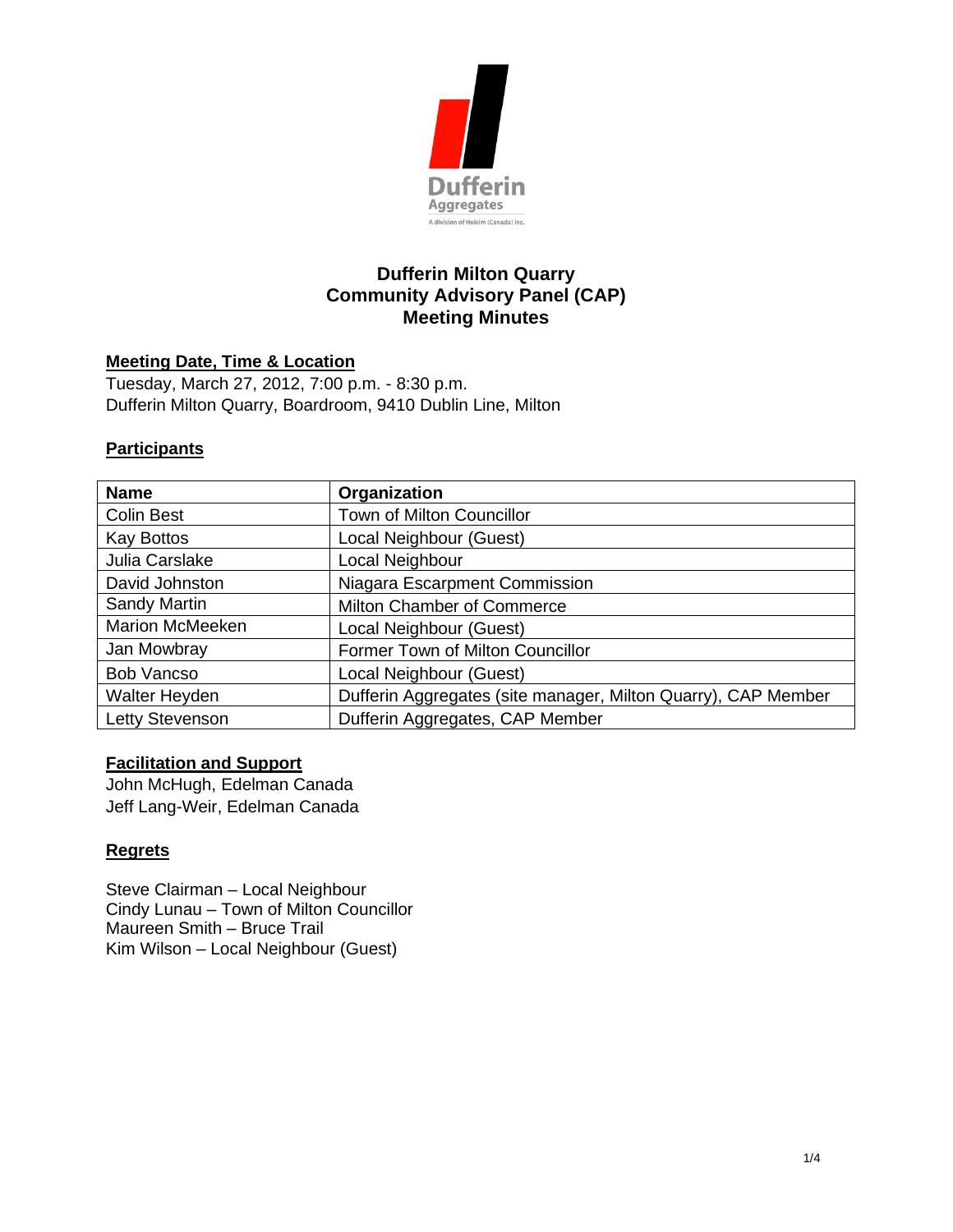## **Minutes**

- 1) Meeting called to order and CAP members reviewed and approved the minutes of the January 24, 2012 meeting
- 2) The action items from the January 24, 2012 CAP meeting were reviewed and updated:
	- a) SERA Executive Director Lorne Johnson presented in Toronto on February 6, 2012
	- b) Walter Heyden said he would present the local ecology update at tonight's meeting
	- c) Walter stated that a testing program to determine the suitability of drinking water from the reservoirs was still outstanding, but that the Quarry is looking into having a sample collected and tested.
- 3) Walter Heyden made a presentation on how Dufferin is protecting endangered species at the Milton Quarry
	- a) Endangered species and their habitats are protected by Ontario's Endangered Species Act
	- b) 206 different species are classified as either Special Concern, Threatened, Endangered or **Extirpated**
	- c) Licensed aggregate operations had the ability to apply for an agreement to allow them to continue operations if:
		- a. Adverse effects on the species were minimized, and;
		- b. Compliance with the agreement(s) was achieved
	- d) DFA Milton entered into an agreement with MNR for the Butternut Tree and Jefferson Salamander in 2010
	- e) The Jefferson Salamander is classified as Endangered, and DFA Milton has worked to reduce impacts as follows:
		- a. Habitat loss and habitat isolation
			- i. A permanent mitigation system was implemented in 2011 to ensure that the water level and quality of the V2 wetland can be maintained regardless of seasonal factors like drought.
			- ii. The wetland is monitored to ensure that water levels are maintained
		- b. Additional mitigation and reporting measures are to be implemented once East Cell extraction begins
		- c. A training and awareness program is implemented annually for Quarry employees
	- f) The Butternut Tree is classified as Threatened, and DFA Milton has acted as follows:
		- a. The trees are impacted by a fungal disease (Butternut Canker)
		- b. For every five trees that are anticipated to be removed, a 100 saplings will be planted to replace them
		- c. A 50% sapling survival rate is typical after five years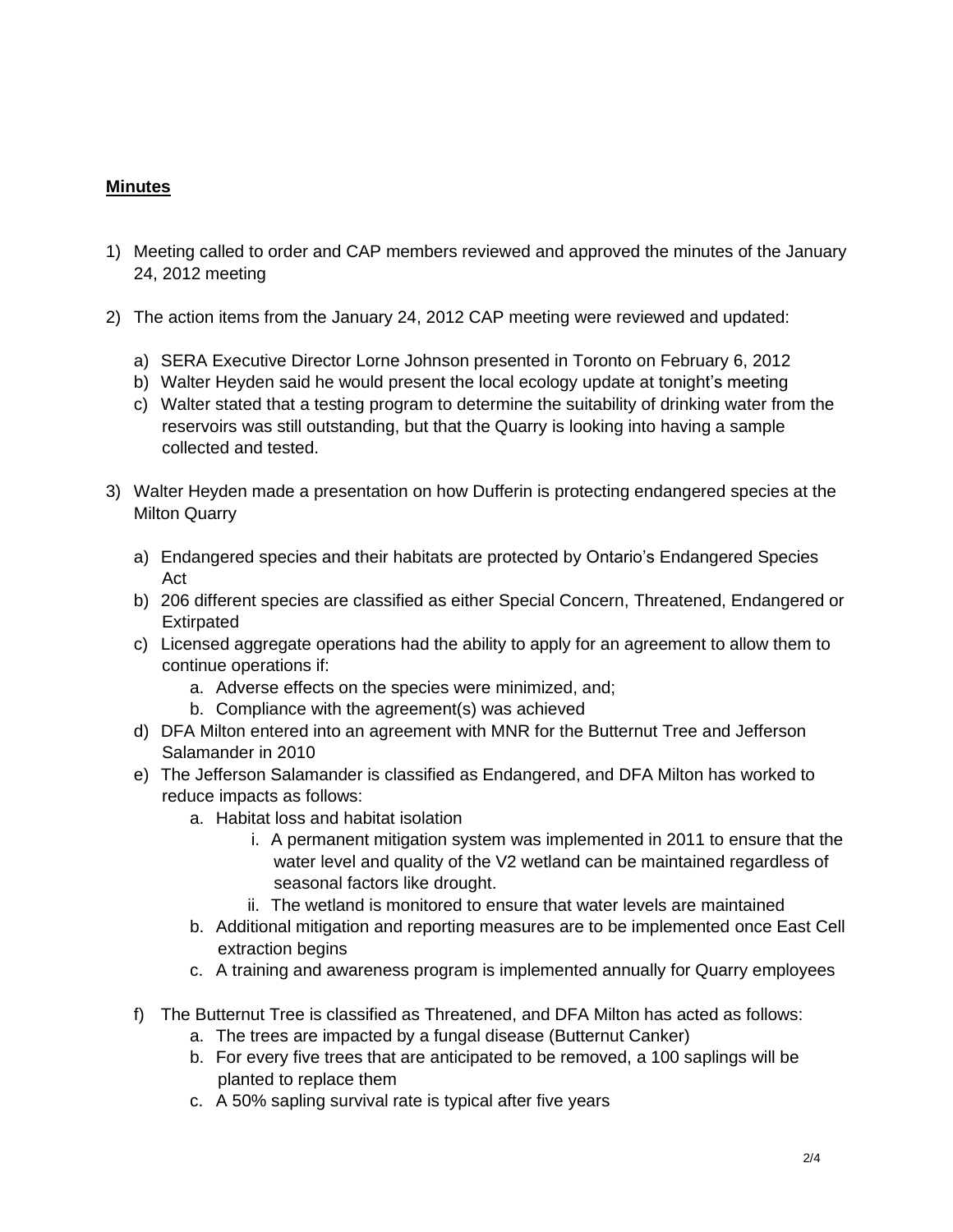- d. As of the end of 2011 72 butternut saplings have been planted and are all still alive
- e. Trees are monitored by a qualified tree-health assessor several times a year
- f. Jan Mowbray asked how many Butternut trees there are on the property
	- i. Walter replied that while he does not know the exact number, he believes that it's less than 100
- g. Julia Carslake asked how planting locations are determined
	- i. Walter replied that locations are chosen in consultation with ecologists to determine the locations that will provided the highest chance of survival for the planted trees
- h. David Johnston asked if the project operated under oversight by the MNR i. Walter replied that it did
- g) Holcim's global Biodiversity Directive includes:
	- a. Partnership with International Union for the Conservation of Nature
	- b. Biodiversity Management System has been implemented
	- c. Biodiversity action Plans are developed at sensitive sites, including DFA Milton
- h) MNR and DFA ecologists have trapped and released a number of salamanders moving to and from the local breeding pond to monitor breeding habits
- i) Brook trout spawning studies are conducted each year
	- a. Data collection for the 2011 study has been completed
- j) Bank swallows nest in banks in the quarry that have a vertical facing made from fine, sandy materials
	- a. If bank swallows are found in stock piles or other places in the quarry, those areas are quarantined until nesting season is completed
- k) Sandy Martin said she doesn't think most people have an understanding of the extent of conservation efforts that the quarry takes and suggested that Holcim undertake efforts to promote these activities
- 4) Walter Heyden presented an overview of the *Together for Communities Volunteer Initiative*
	- a) The worldwide Initiative will launch April 19 as part of Holcim's 100th anniversary celebration
	- b) Holcim has 80,000 Holcim employees worldwide and each employee will be encouraged to volunteer one day for a good cause in their local community, which would represent 100 years of volunteerism
	- c) Employees from the Milton Quarry. Milton staff will work in adjoining area, such as Campbellville Road, Brookville Park, etc. and/or would work with other sites on corporate projects**.** Employees will be encouraged to volunteer with Rail Trails, the Bruce Trails Club and Habitat for Humanity
	- d) Jan Mowbray asked if Holcim is involved in the Corporate Challenge
		- a. Walter replied that the company is involved and that it is being directed by the Holcim's corporate office
		- b. The quarry is planning to clean-up a park in the Campbellville area